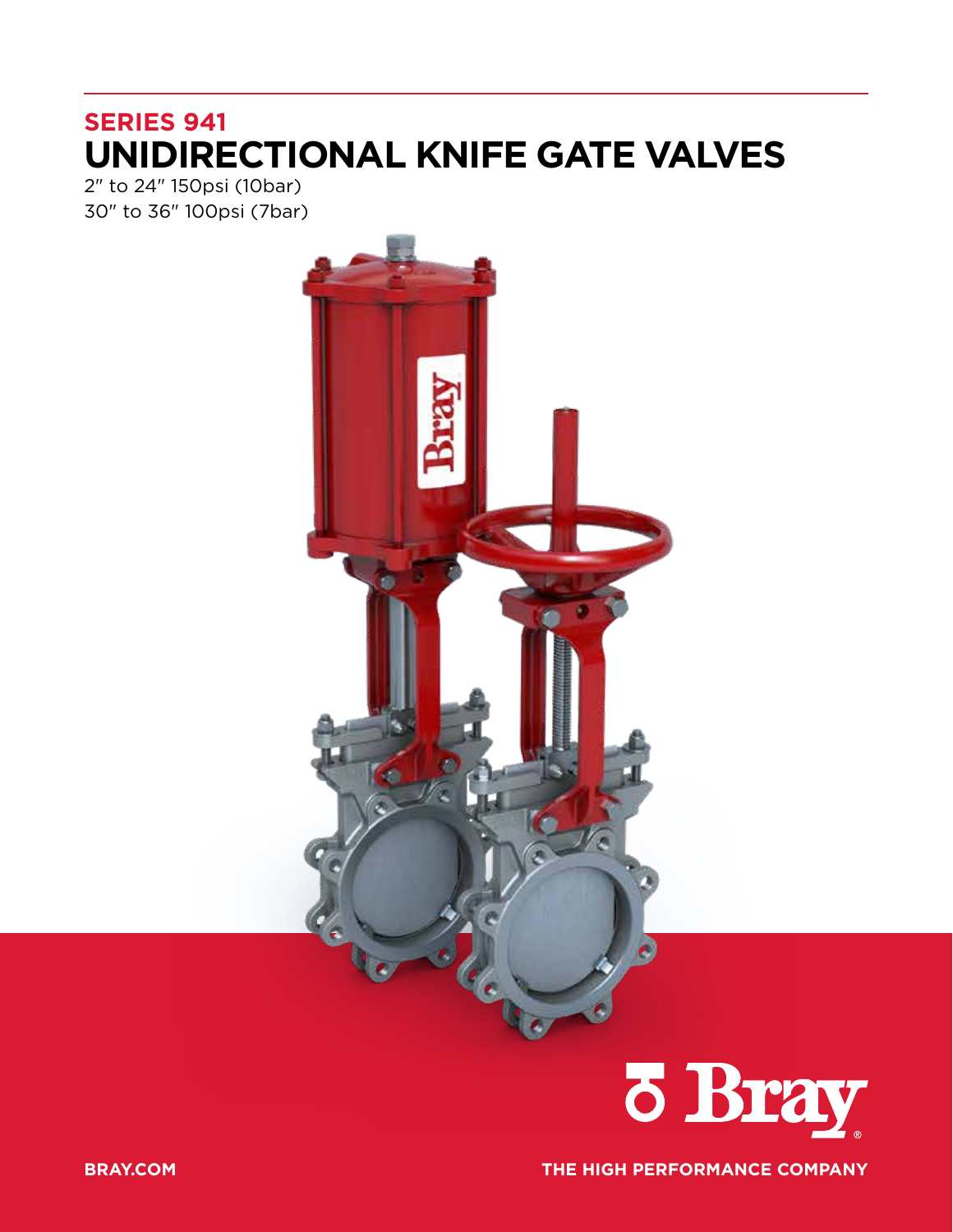# **DESIGN FEATURES**

Engineered for general purpose on/off service and isolation of clean, dirty, corrosive, abrasive, viscous and high temperature media.

- **1** Universal topworks designed for easy, quick conversion between manual and pneumatic actuation. Manual valves include a lubricant injection port for continuous, smooth operation with minimal maintenance.
- **2** Clevis design and horizontal bolting stabilizes gate ensuring proper alignment.
- **3** Standard energized quad seal packing including PTFE anti-extrusion ring.
- **4** Standard integral metal seat and optional replaceable zero leakage resilient seats.
- **5** Gate design ensures consistent alignment throughout the length of the stroke.
- **6** Rounded gate design enables longer packing life and increases valve durability.
- **7** Unique body design with no dead pockets enables self-draining of valve.
- **8** Lugged body suitable for all mounting orientations including dead-end service.
- **9** Cast Yoke superstructure ensures robustness in valve design for different operators/orientation.

# **APPLICATIONS**

# **Pulp & Paper**

- >Paper Stock
- >Liquor Services
- >Recycle Reject

# **General Industrial**

- >Pneumatic Conveyance
- >Raw & Treated Water
- >Water Conveyed Solids
- >Dry Media | Cement
- >Hot Gases

# **Power**

 >Fly Ash | Bottom Ash >Branch Lines

#### **Wastewater**

>Slurry/Sludge Lines

# **Chemical**

- >Pellets >Process Fluids &
- Chemicals
- 
- >Petroleum Products
- **Food & Beverage**
- >Winery
- >Dairy Processing
- >Brewery | Grain Storage Silo
- >Spent Grain

### **Mining**

 >Non Hard Rock Mining Applications e.g. Lithium, Cobalt



Shown with replaceable resilient seat (optional)

**Series 941 Lug Style**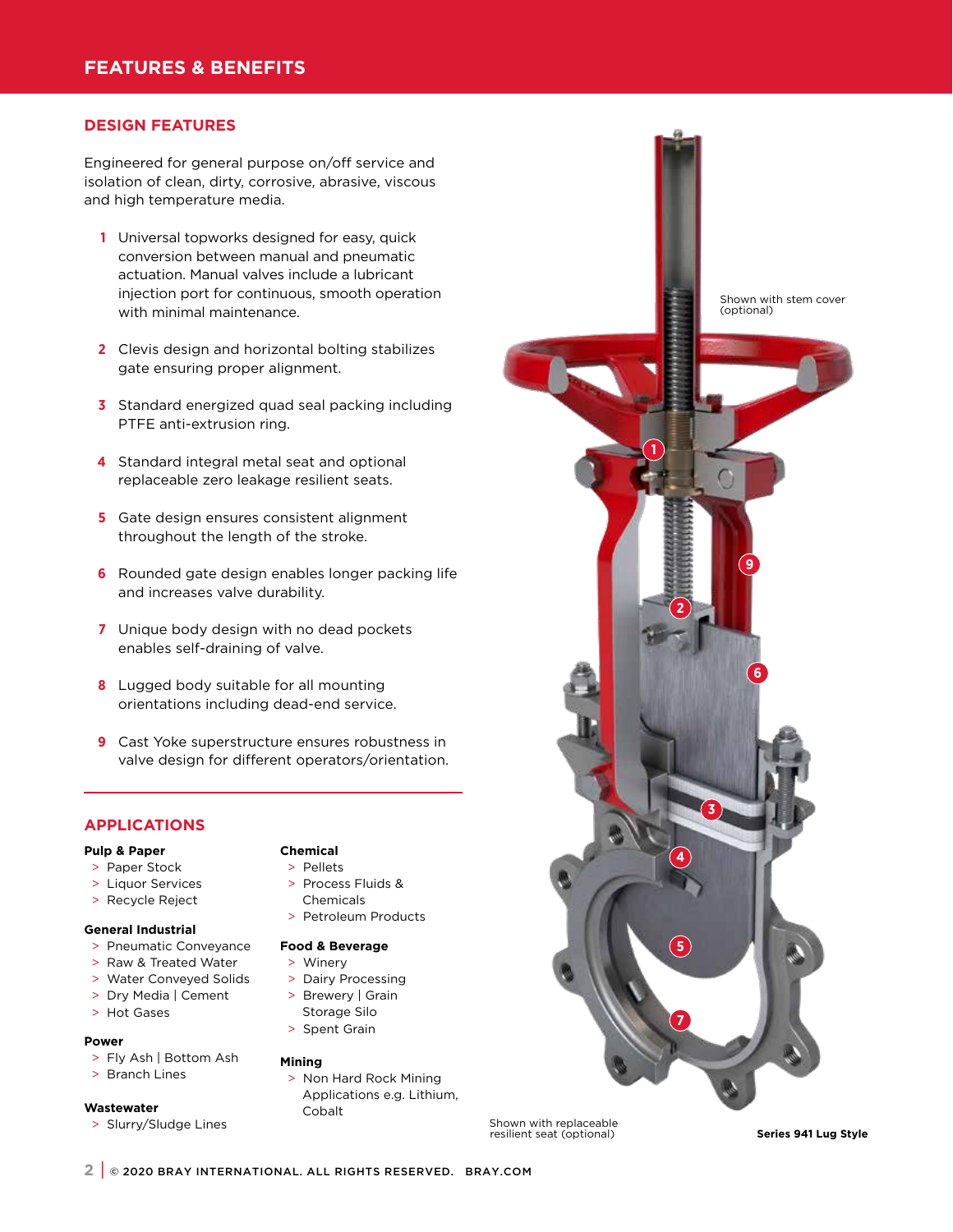# **TECHNICAL SPECIFICATIONS STANDARD CONSTRUCTION**

| <b>Size Range</b>       | NPS 2 to 36                       |  |  |  |  |
|-------------------------|-----------------------------------|--|--|--|--|
|                         | DN 50 to 900                      |  |  |  |  |
| <b>Body Style</b>       | Single Piece - Lug                |  |  |  |  |
| <b>Pressure Rating</b>  | 2-24 150psi   30-36 100psi        |  |  |  |  |
|                         | 50-600mm 10 bar   750-900mm 7 bar |  |  |  |  |
| <b>Drilling</b>         | <b>ASME B16.5 CL150</b>           |  |  |  |  |
|                         | ASME B16.47 CL150                 |  |  |  |  |
| <b>Face to Face</b>     | MSS SP-81                         |  |  |  |  |
| <b>Certification</b>    | CE/PED, Canadian CRN              |  |  |  |  |
| <b>Design Standard</b>  | MSS SP-81                         |  |  |  |  |
| <b>Testing Standard</b> | <b>MSS SP-151</b>                 |  |  |  |  |
|                         |                                   |  |  |  |  |

| Bodv     | CF8M (316)                                           |
|----------|------------------------------------------------------|
| Gate     | 316                                                  |
| Seat     | Integral                                             |
| Stem     | 304                                                  |
| Gland    | 304                                                  |
| Packing  | Energized Quad Seal with<br>PTFE Anti-Extrusion Ring |
| Topworks | CS                                                   |

# **GATE OPTIONS**

# **PACKING MAXIMUM TEMPERATURE RANGE**

| 304, 316, 317 Stainless Steel | <b>Pure PTFE</b>                     | $500^{\circ}$ F | 1999 1999 1999<br>Pure PTFE                  |
|-------------------------------|--------------------------------------|-----------------|----------------------------------------------|
| SAF 2507 Duplex               |                                      | $260^{\circ}$ C |                                              |
| 17-4PH Stainless Steel        | PTFE Impegnated Synthetic Fiber      | $450^{\circ}$ F | <b>A PORT AND A PART</b><br>PTFE Impregnated |
| Hastelloy® C                  |                                      | $232^{\circ}$ C | Synthetic Fiber                              |
| Monel <sup>®</sup>            |                                      |                 |                                              |
| <b>Titanium</b>               | PTFE w/Buna-N Quad Seal <sup>1</sup> | 194°F           | PTFE w/Buna-N                                |
|                               |                                      | $90^{\circ}$ C  | Quad Seal                                    |
| <b>BODY OPTIONS</b>           | PTFE w/Viton® Quad Seal1             | 392°F           | PTFE w/Viton <sup>®</sup>                    |
| Carbon Steel (WCB)            |                                      | $200^{\circ}$ C | Quad Seal                                    |
| <b>CF8 Stainless Steel</b>    | PTFE w/EPDM Quad Seal                | 248°F           | PTFE w/EPDM                                  |
| <b>CF8M Stainless Steel</b>   |                                      | $120^{\circ}$ C | Quad Seal                                    |
| <b>CF3M Stainless Steel</b>   | <b>Graphite</b>                      | 1202°F          |                                              |
| SAF 2205 Duplex               |                                      | $650^{\circ}$ C | Graphite                                     |
| SAF 2507 Duplex               |                                      |                 |                                              |

**NOTE** <sup>1</sup> Pure PTFE or PTFE Impregnated Synthetic Fiber can be used.

# **SEAT OPTIONS**

Standard integral metal seat and optional replaceable zero leakage resilient seat.









| <b>PTFE</b><br>w/Viton | $-235$ to $500^{\circ}$ F |  |  |  |
|------------------------|---------------------------|--|--|--|
| Back-up<br>Ring**      | $-148$ to 260°C.          |  |  |  |
|                        |                           |  |  |  |

<sup>\*</sup> Allowable seat leakage as per MSS SP-151 metal seated valves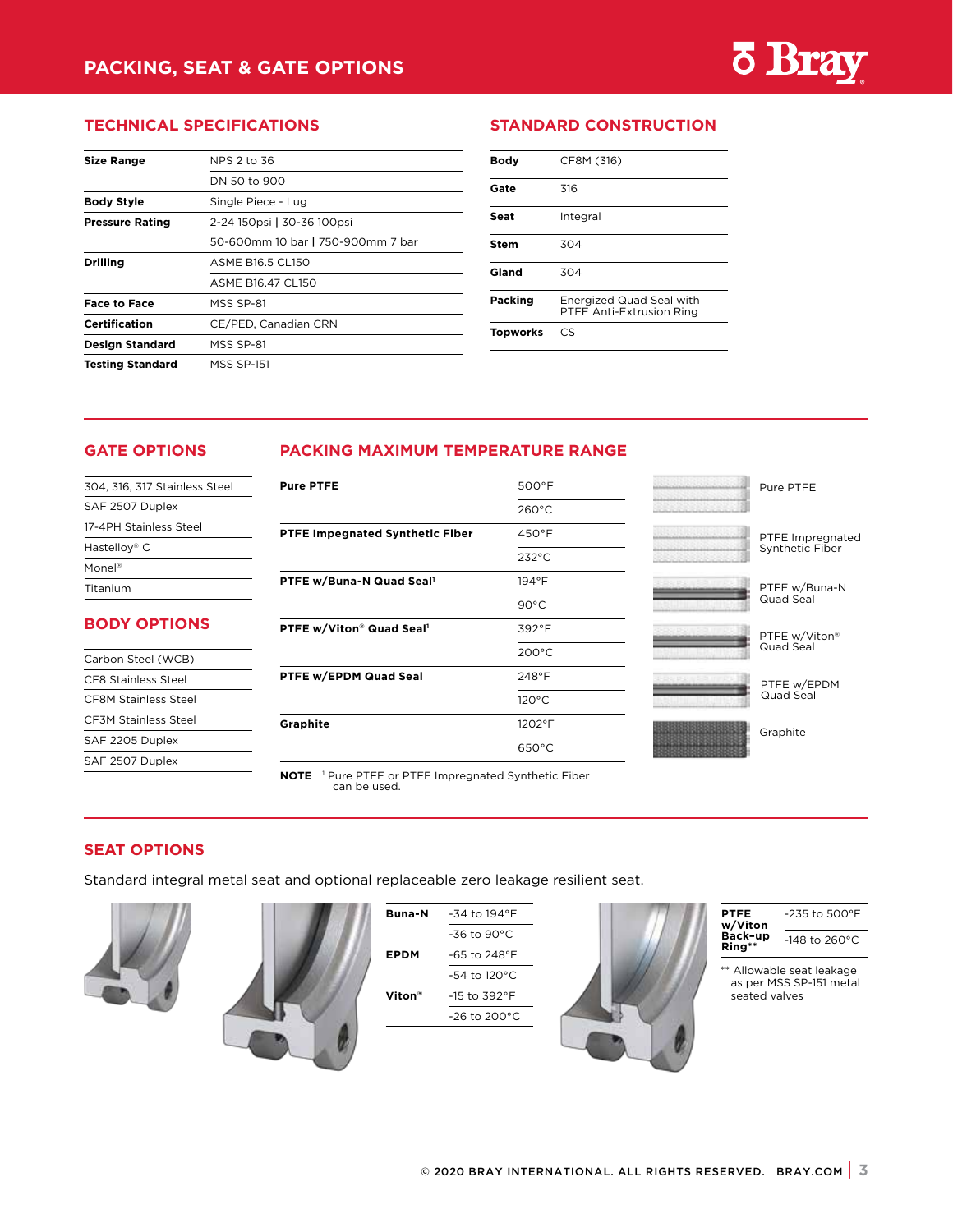# **MATERIAL SPECIFICATIONS**

| ITEM           | <b>DESCRIPTION</b>     | <b>MATERIAL</b>                  |  |  |  |
|----------------|------------------------|----------------------------------|--|--|--|
| 1              | Body                   | 304 Stainless Steel              |  |  |  |
| $\overline{2}$ | Gate                   | 304 Stainless Steel              |  |  |  |
| 3              | Packing Set            | Synthetic Fibre PTFE Impregnated |  |  |  |
| 4              | Quad Seal              | Viton                            |  |  |  |
| 5              | Gland                  | 304 Stainless Steel              |  |  |  |
| 6              | <b>Gland Bolt</b>      | 304 Stainless Steel              |  |  |  |
| 7              | Gland Washer           | 304 Stainless Steel              |  |  |  |
| 8              | Gland Nut              | 316 Stainless Steel              |  |  |  |
| 9              | Anti-Extrusion Ring    | R-TFE                            |  |  |  |
| 10             | Yoke                   | Carbon Steel                     |  |  |  |
| 11             | Mounting Bolt (Top)    | 304 Stainless Steel              |  |  |  |
| 12             | Mounting Nut (Top)     | 316 Stainless Steel              |  |  |  |
| 13             | Mounting Bolt (Bottom) | 304 Stainless Steel              |  |  |  |
| 14             | Spring Washer          | 304 Stainless Steel              |  |  |  |
| 15             | Clevis                 | 304 Stainless Steel              |  |  |  |
| 16             | Stem                   | 304 Stainless Steel              |  |  |  |
| 17             | Clevis Bolt            | 304 Stainless Steel              |  |  |  |
| 18             | Clevis Nut             | 316 Stainless Steel              |  |  |  |
| 19             | Collar                 | Ductile Iron                     |  |  |  |
| 20             | Yoke Sleeve            | Aluminum Bronze                  |  |  |  |
| 21             | Grease Nipple          | <b>Bronze</b>                    |  |  |  |
| 22             | Thrust Washer          | Aluminum Bronze                  |  |  |  |
| 23             | Hand Wheel             | Cast Iron                        |  |  |  |
| 24             | Socket Screw           | Carbon Steel                     |  |  |  |
| 25             | $S$ eat <sup>1</sup>   | <b>EPDM</b>                      |  |  |  |



**NOTE** Optional replaceable resilient seat.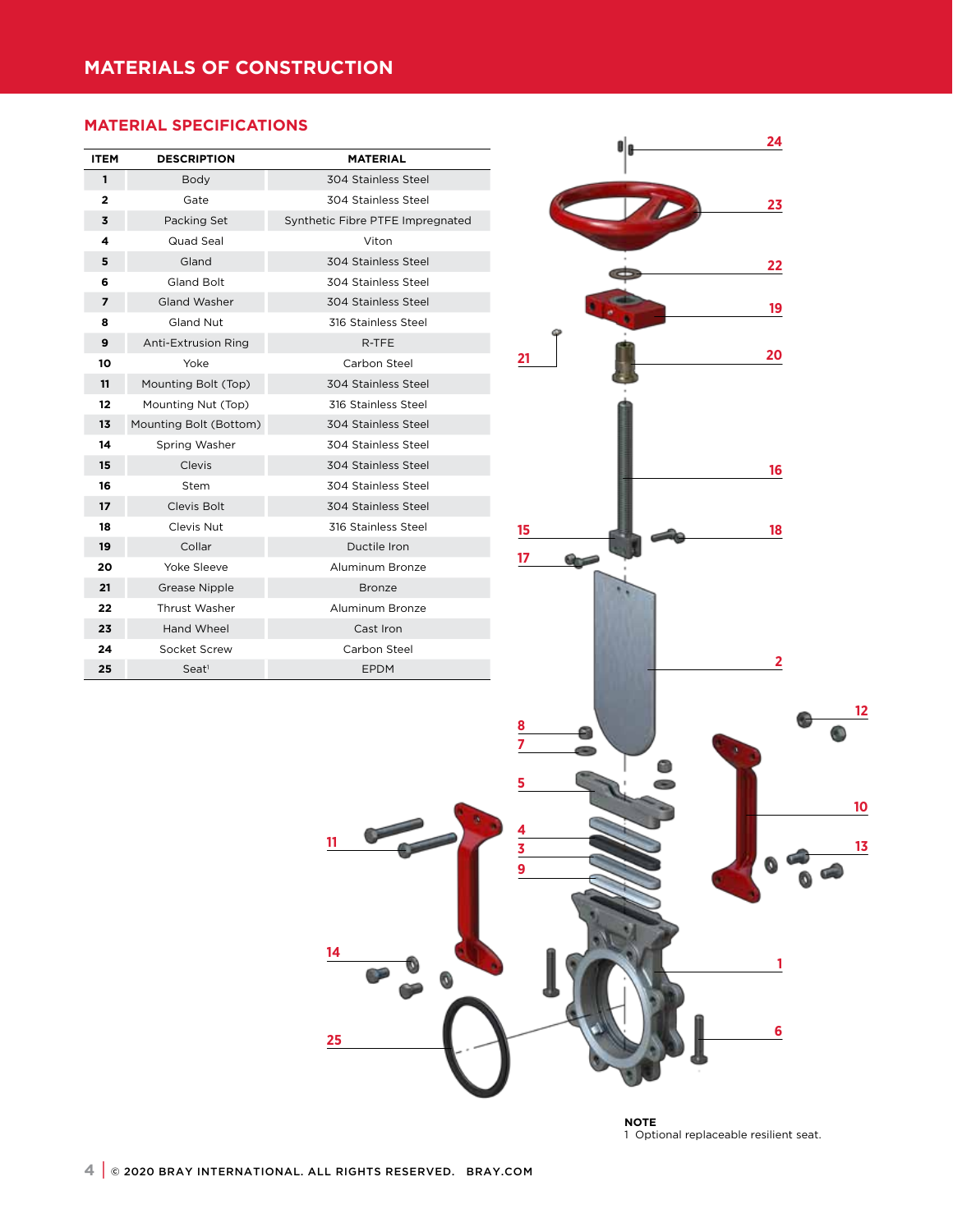# **DIMENSIONS & WEIGHTS**

ØH

D E

B

Ø,

ัค

4

Direct Mounted Handwheel



 $\overline{\Phi}$ 

⊕

ଵ

F



# **NOTE**

1 Consult factory for hydraulic and electric actuator dimensions.

**ö Bray** 

2 Dimensions are approximate and subject to change. Consult factory for certified drawings.

\* In conformance with ASME B16.5, Class 150 for sizes NPS 2 (DN50) through NPS 24 (DN600) and per ASME B16.47 Series A for sizes > NPS 24.

| <b>WEIGHT (lbs)</b> |                                     |                                |  |  |  |
|---------------------|-------------------------------------|--------------------------------|--|--|--|
| HAND<br>WHEEL       | <b>PNEUMATIC</b><br><b>ACTUATOR</b> | <b>GEAR</b><br><b>OPERATOR</b> |  |  |  |
| 20                  | 35                                  |                                |  |  |  |
| 29                  | 40                                  |                                |  |  |  |
| 31                  | 53                                  |                                |  |  |  |
| 49                  | 77                                  |                                |  |  |  |
| 51                  | 84                                  |                                |  |  |  |
| 77                  | 121                                 | 106                            |  |  |  |
| 117                 | 212                                 | 183                            |  |  |  |
| 168                 | 313                                 | 209                            |  |  |  |
| 265                 | 410                                 | 282                            |  |  |  |
| 357                 | 496                                 | 364                            |  |  |  |
| 474                 | 600                                 | 474                            |  |  |  |
| 750                 | 805                                 | 606                            |  |  |  |
| 893                 | 1054                                | 959                            |  |  |  |
| Contact factory     |                                     |                                |  |  |  |
| Contact factory     |                                     |                                |  |  |  |

| <b>WEIGHT (kg)</b> |     |     |  |  |  |
|--------------------|-----|-----|--|--|--|
|                    |     |     |  |  |  |
| 9                  | 16  |     |  |  |  |
| 13                 | 18  |     |  |  |  |
| 14                 | 24  |     |  |  |  |
| 22                 | 35  |     |  |  |  |
| 23                 | 38  |     |  |  |  |
| 35                 | 55  | 48  |  |  |  |
| 53                 | 96  | 83  |  |  |  |
| 76                 | 142 | 95  |  |  |  |
| 120                | 186 | 128 |  |  |  |
| 162                | 225 | 165 |  |  |  |
| 215                | 272 | 215 |  |  |  |
| 340                | 365 | 275 |  |  |  |
| 405                | 478 | 435 |  |  |  |
| Contact factory    |     |     |  |  |  |
| Contact factory    |     |     |  |  |  |

| <b>DIMENSIONS (Inches)</b> |                                |       |       |       |       |       |       |       |                   |       |
|----------------------------|--------------------------------|-------|-------|-------|-------|-------|-------|-------|-------------------|-------|
| <b>NPS</b>                 | A                              | $B^*$ | R/FØC | D     | Е     | F     | G     | ØΗ    | ı                 | ØJ    |
| $\overline{2}$             | 1.88                           | 4.75  | 3.62  | 13.03 | 13.94 | 19.17 | --    | 8.00  | --                | $- -$ |
| 3                          | 2.00                           | 6.00  | 5.00  | 15.71 | 18.43 | 22.80 | $-1$  | 8.00  | $- -$             | $- -$ |
| 4                          | 2.00                           | 7.50  | 6.19  | 17.32 | 21.10 | 25.39 | --    | 8.00  | $- -$             | $- -$ |
| 5                          | 2.25                           | 8.50  | 7.31  | 19.41 | 23.90 | 28.35 | $-$   | 10.00 | --                | --    |
| 6                          | 2.25                           | 9.50  | 8.50  | 20.91 | 26.34 | 31.65 | --    | 10.00 | $\qquad \qquad -$ |       |
| 8                          | 2.75                           | 11.75 | 10.62 | 24.84 | 32.28 | 38.74 | 35.63 | 12.00 | 11.65             | 20.00 |
| 10                         | 2.75                           | 14.25 | 12.75 | 27.28 | 37.68 | 44.21 | 41.06 | 16.00 | 11.65             | 20.00 |
| 12                         | 3.00                           | 17.00 | 15.00 | 30.67 | 43.11 | 51.22 | 47.80 | 16.00 | 11.65             | 20.00 |
| 14                         | 3.00                           | 18.75 | 16.25 | 33.66 | 47.72 | 54.96 | 49.80 | 20.00 | 12.05             | 20.00 |
| 16                         | 3.50                           | 21.25 | 18.50 | 37.01 | 52.83 | 63.07 | 55.12 | 20.00 | 12.05             | 20.00 |
| 18                         | 3.50                           | 22.75 | 21.00 | 41.85 | 60.04 | 70.28 | 61.93 | 20.00 | 12.05             | 20.00 |
| 20                         | 4.50                           | 25.00 | 23.00 | 46.34 | 66.10 | 76.34 | 68.39 | 20.00 | 12.05             | 20.00 |
| 24                         | 4.50                           | 29.50 | 27.25 | 54.06 | 77.99 | 89.92 | 80.04 | 20.00 | 12.05             | 20.00 |
| 30                         | Contact factory for dimensions |       |       |       |       |       |       |       |                   |       |
| 36                         | Contact factory for dimensions |       |       |       |       |       |       |       |                   |       |

Pneumatic Actuator

ð,

**DIMENSIONS (Millimeters) DN A B\* R/FØC D E F G ØH I ØJ** 48 120.7 92 331 354 487 -- 203 -- -- 51 152.4 127 399 468 579 -- 203 -- -- 51 190.5 158 440 536 645 -- 203 -- -- 57 215.9 186 493 607 720 -- 254 -- -- 57 241.3 216 531 669 804 -- 254 -- -- 70 295.5 270 631 820 984 905 305 296 508 70 362.0 324 693 957 1123 1043 406 296 508 76 431.8 375 779 1095 1301 1214 406 296 508 76 476.3 413 855 1212 1396 1265 508 306 508 89 539.8 470 940 1342 1602 1400 508 306 508 89 577.9 533 1063 1525 1785 1573 508 306 508 114 635.0 585 1177 1679 1939 1737 508 306 508 114 749.3 692 1373 1981 2284 2033 508 306 508 Contact factory for dimensions Contact factory for dimensions

# © 2020 BRAY INTERNATIONAL. ALL RIGHTS RESERVED. BRAY.COM | **5**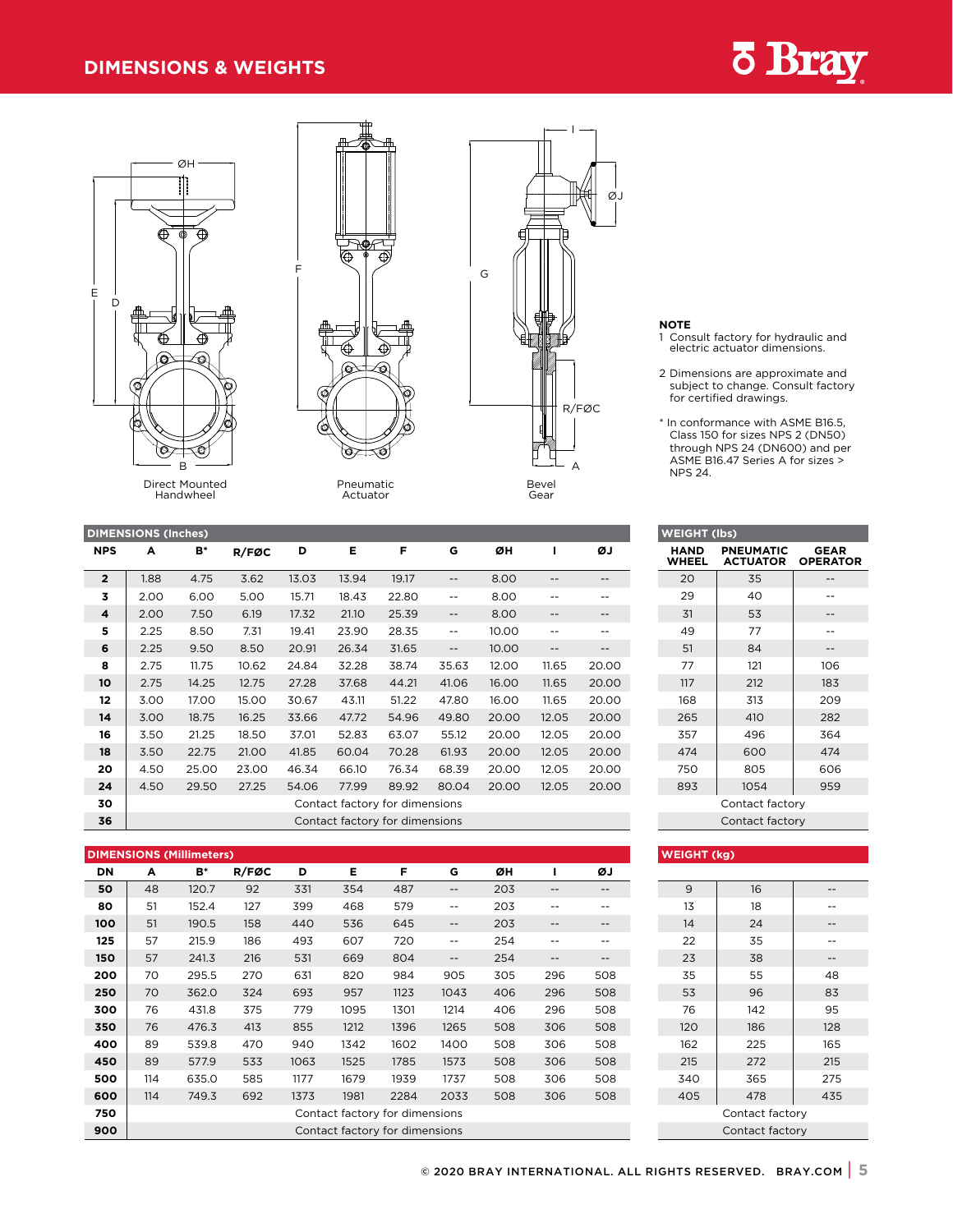# **ACTUATOR OPTIONS |** SHOWN IN RED



Hydraulic Actuator **Lever** Lever **Container Electric Actuator** Electric Actuator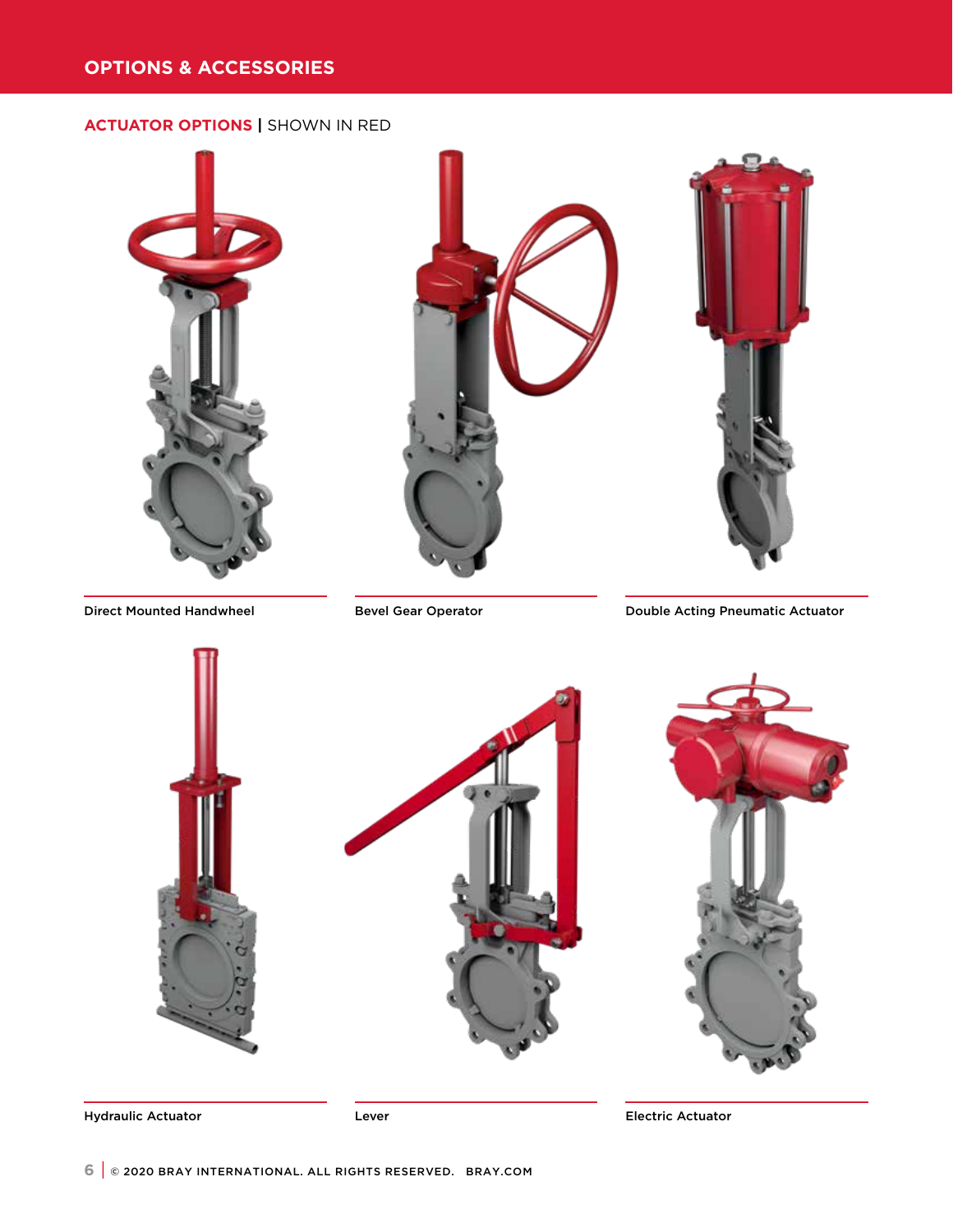# **ADDITIONAL ACCESSORIES |** SHOWN IN RED



Deflection Cone



Handwheel Lock Out



Pinned Lockout Open & Closed



**7 Bray** 

Pneumatic Failsafe



Non-Rising Stem

Gate Guard

Manual Override **Chain Wheel** 





Mechanical Limit Switch Positioner Proximity Sensor